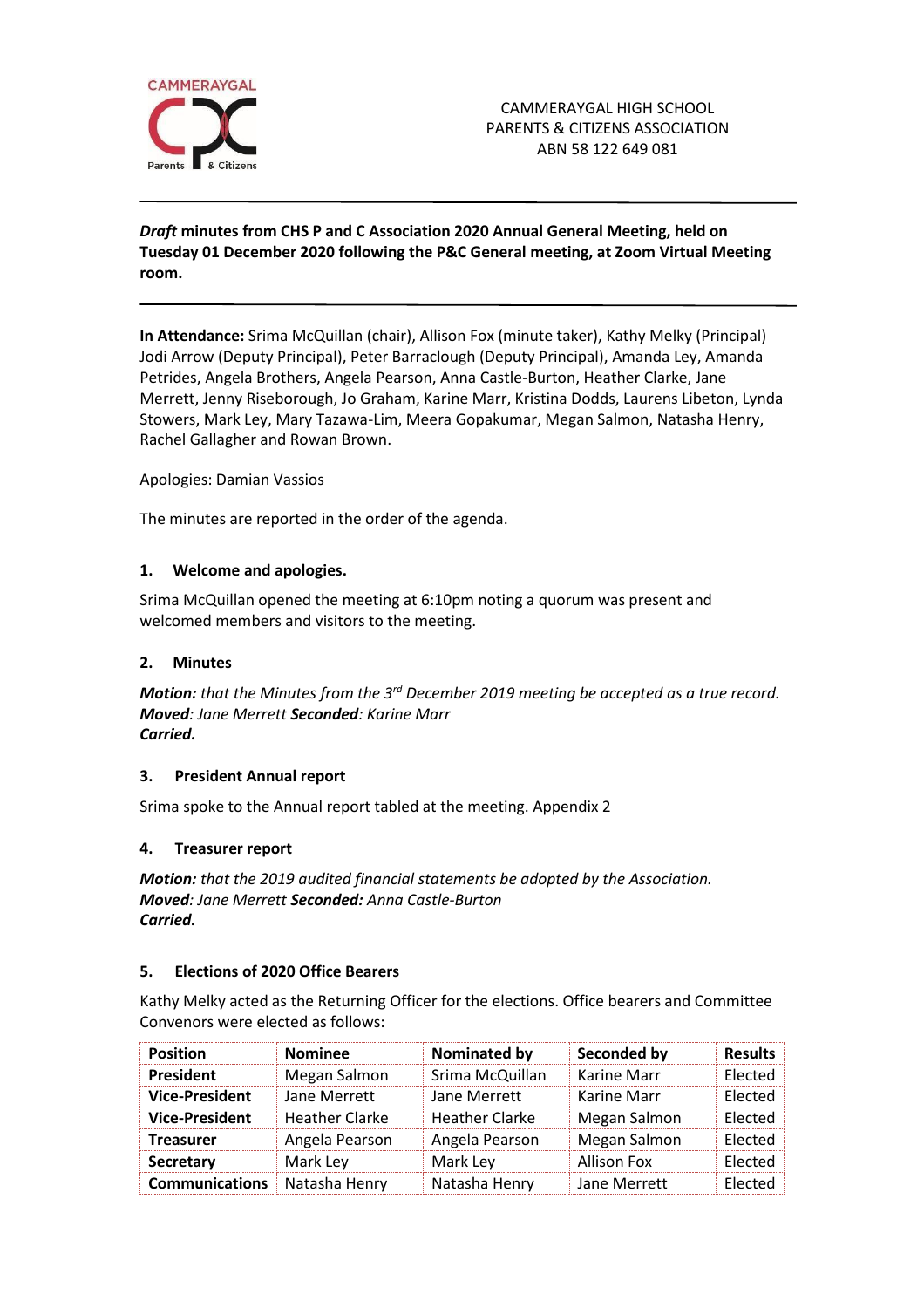

## CAMMERAYGAL HIGH SCHOOL PARENTS & CITIZENS ASSOCIATION ABN 58 122 649 081

| <b>Community &amp;</b><br>Environment | Kristina Dodds                | Srima McQuillan                    | Mary Tazawa-Lim | Elected        |
|---------------------------------------|-------------------------------|------------------------------------|-----------------|----------------|
| <b>Social</b>                         | <b>Richard Harb</b>           | <b>Richard Harb</b><br>Karine Marr |                 | <b>Flected</b> |
| <b>Sports</b>                         | Anna Castle-<br><b>Burton</b> | Anna Castle-<br><b>Burton</b>      | Mary Tazawa-Lim | Elected        |
| <b>Sports</b>                         | Suzi Pereira                  | Suzi Pereira                       | Megan Salmon    | <b>Flected</b> |
| <b>Sports</b>                         | Lynda Stowers                 | Lynda Stowers<br>Mark Ley          |                 | Elected        |
| Uniform                               | Mary Tazawa-Lim               | Mary Tazawa-Lim                    | Kristina Dodds  | Elected        |
| Wellbeing                             | Karine Marr                   | Karine Marr                        | Jane Merrett    | Elected        |

## **6. Membership fee**

*Motion: That the 2021 P&C membership be set at \$1 (one dollar). Moved: Megan Salmon Seconded: Jo Graham Carried.*

### **7. Meeting dates**

### **The 2021 meeting dates were noted as follows:**

| Term School Term Dates  | <b>P&amp;C Meeting Dates</b>              |       |
|-------------------------|-------------------------------------------|-------|
| 27 January - 1 April    | 2 February; 2 March                       | ומרזנ |
| 19 April – 25 June      | 4 May; 1 June                             | TRC   |
| 12 July - 17 September  | 3 August; 7 September                     | 'RГ   |
| 5 October - 17 December | 5 October; 2 November; and 7 December TBC |       |

It was agreed that the first meeting in 2021 on February 2<sup>nd</sup>, will be held using ZOOM at 5:30pm and subsequent meeting location and time to be agreed in accordance with DoE requirements at the first meeting.

There being no other business, the meeting closed at 6:35pm.

## **Appendix 1. 2020 Member Register**

| Jodi Arrow            | Kristina Dodds        | Sara Klug                 | Yemi Penn        |
|-----------------------|-----------------------|---------------------------|------------------|
| Brinda Balki          | <b>Elspeth Froude</b> | Julie-Anne Lacko          | Amanda Petrides  |
| Peter Baraclough      | Mark Flynn            | Laurens Libeton           | Megan Salmon     |
| Bridget Bobowski      | <b>Allison Fox</b>    | Srima McQuillan           | Laura Shepherd   |
| John Bonsor           | Daniela Gaete-Muller  | Kathy Melky               | Mary Tazama-Lim  |
| Andrew Boyce          | Meera Gopakumar       | Jane Merrett              | Kerrie Tuckwell  |
| Angela Brothers       | Jo Graham             | Kara Moeller              | Damian Vassios   |
| <b>Chris Chambers</b> | Jennifer Harkins      | Lana Muncaster            | Susanna Westling |
| Janice Choy           | <b>Ben Hunter</b>     | <b>Stephanie Nicholls</b> | Cecilia Wong     |
| Maryanne Docker       | Diane Jackson         | Angela Pearson            |                  |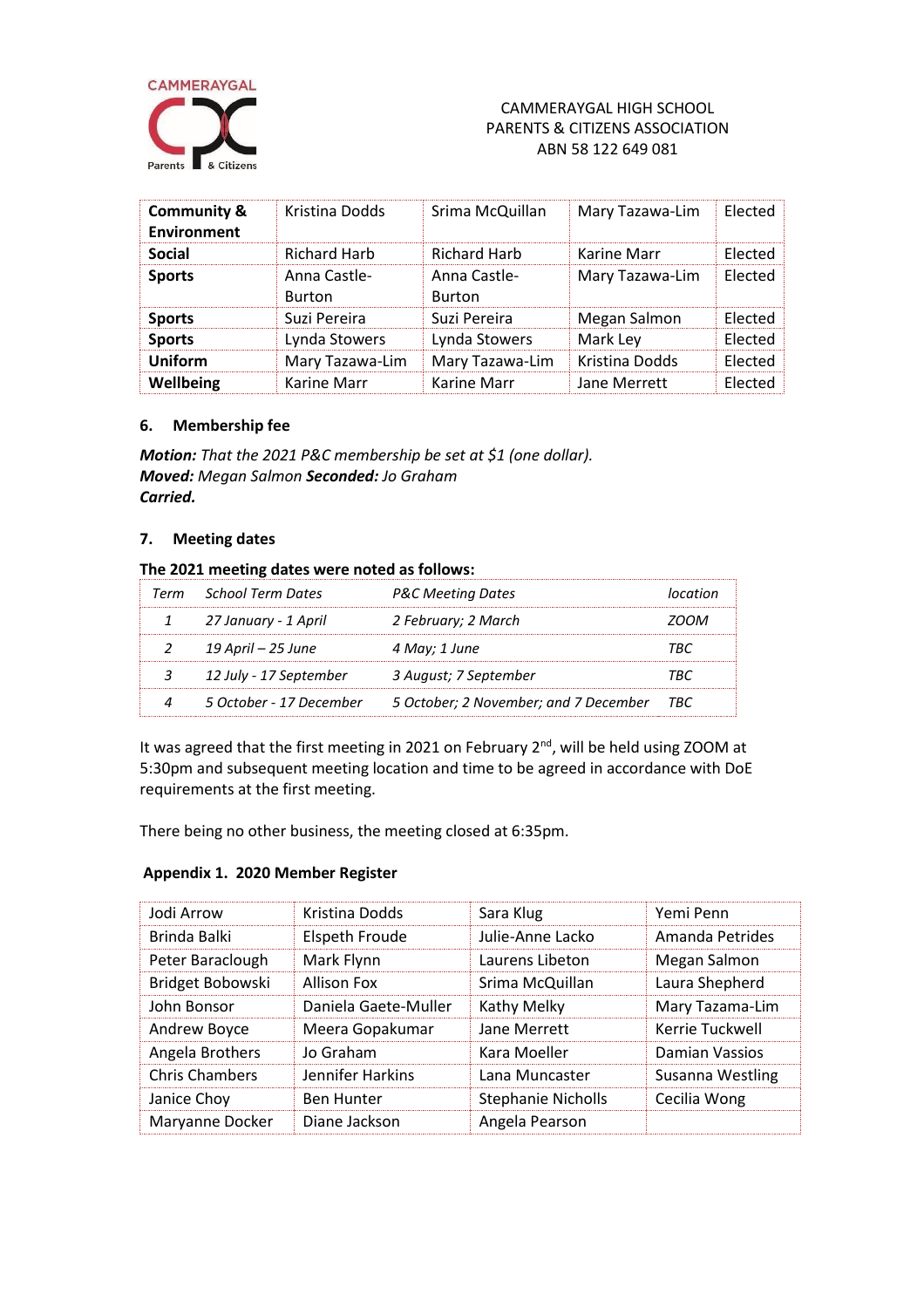

## **Appendix 2. 2020 President Annual Report**

In 2020, Cammeraygal High School P&C focused its efforts on supporting the school and our families through the challenges presented by Covid. We supported wellbeing activities for students, continuously changed our sports programs to meet the everchanging government requirements, updated our constitution to accommodate virtual meetings, and held all meetings and events virtually for the remainder of the year. Despite these challenges, our parent community continued to be very active throughout the year and we often had over 35 attendees at our virtual P&C meetings. Thank you to everyone for your patience and support throughout this challenging year.

The P&C has developed a strong, collaborative relationship with Kathy Melky, the executive team, the teachers and the staff of CHS. We are very grateful for all their hard work and dedication and for their strong leadership the pandemic.

We also want to congratulate the first graduating class from CHS, and send a special thank you to their parents, who, through tireless dedication over the past six years, have set CHS up for success.

## **Finances**

In 2020, the P&C raised over \$118,000 through a combination of voluntary contributions and fundraising efforts. The major sources of income were voluntary contributions (\$82,000) and grants (\$36,000). Our voluntary contributions continued to grow in 2020 both in terms of total amount collected and participation rate. We know that this year was challenging on so many levels and we are very grateful for your support. Additionally, we would like to thank the CHS administration for helping to collect the voluntary contributions on our behalf.

Through the generous contributions from our parents, the P&C funded the following initiatives this year:

- Tomorrow Man (Wellbeing)
- Paul Dillon (Wellbeing)
- "Life Ready" (Wellbeing)
- Flu vaccinations for CHS staff
- A Teacher and Staff "Thank you" Breakfast
- Basketball, Netball and tennis equipment

This year the P&C received a Community Building grant for up to \$36,000 to enhance the sporting facilities in the Hall at the West street campus. Thank you to Mark van Kerkwyk for identifying the grant and for writing a successful application.

We end the year with a healthy bank balance of over \$235,000 which will help us to support priority initiatives in years to come.

# **Sports**

Cammeraygal P&C extracurricular sports programs continue to be a key part of the Cammeraygal experience and continue to grow. The welcoming "have a go"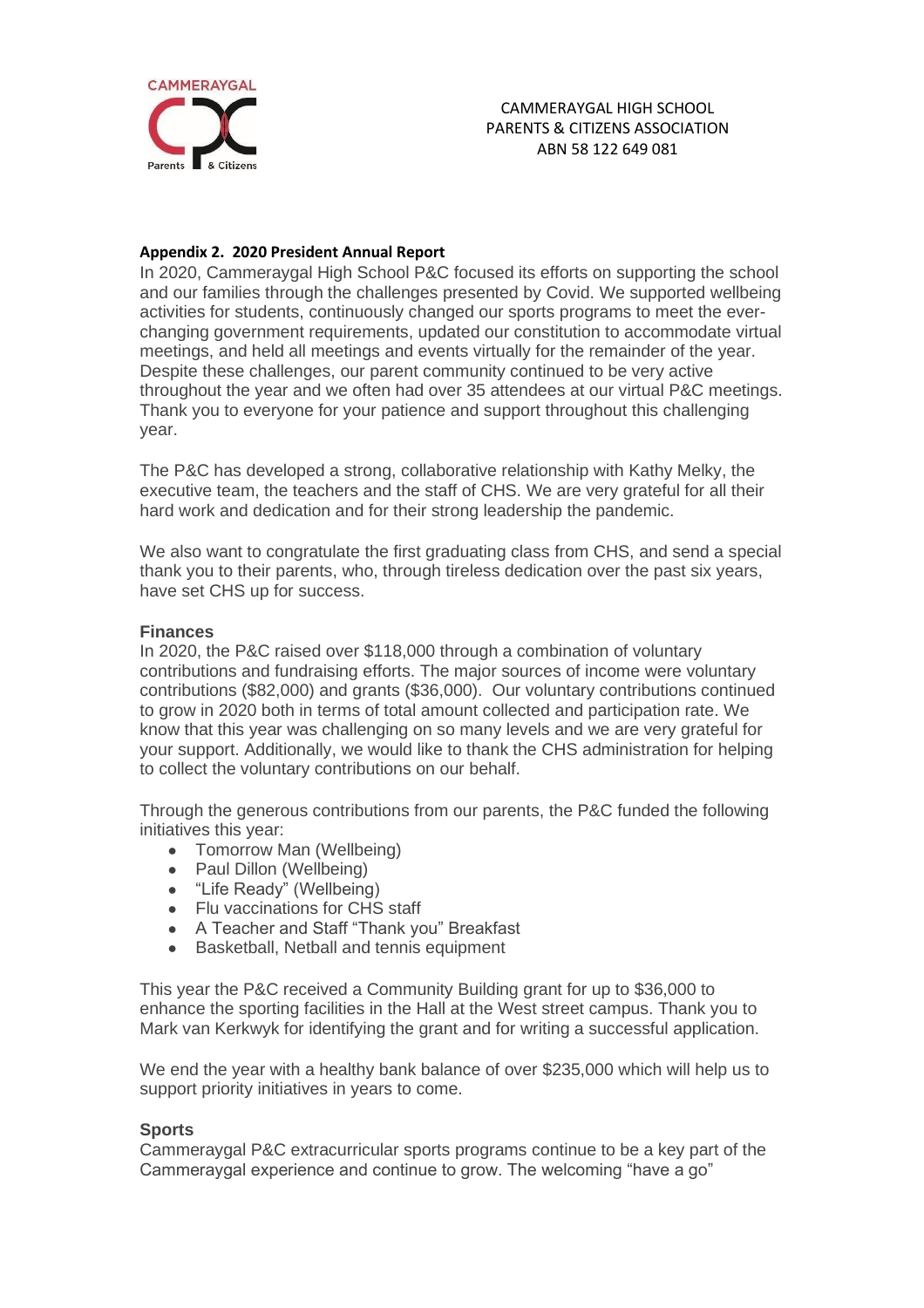

## CAMMERAYGAL HIGH SCHOOL PARENTS & CITIZENS ASSOCIATION ABN 58 122 649 081

mentality across Cammeraygal P&C Sports creates a welcoming and inclusive atmosphere, regardless of ability. The Active kid vouchers scheme, while administratively challenging, has been well received and has helped to lower the overall costs for many participants.

As Covid presented many mental health challenges for students, our sports provided a healthy outlet for students to take care of their physical and emotional health. Thank you to Anna Castle-Burton, Amanda Petrides, Vicky Wanstall, Angela Pearson, Elena Jeregui, Janice Choi, and all the team managers for all your help for your unwavering commitment to finding sports facilities (which wasn't a small task with Covid restrictions), managing coaches, organising equipment, and so much more. Your efforts keep Cammeraygal students active and healthy.

In 2020, P&C extracurricular sports continued to grow. P&C sports included Netball (9 teams), basketball (16 teams), soccer (5 teams), and tennis (one large team). Over 300+ students are registered in P&C sport, which is an extraordinary level of participation for a school our size.

# **Wellbeing**

The P&C has always strongly supported wellbeing initiatives to establish a sustainable, healthy, positive and connected school culture. Wellbeing events typically focus on engaging students, teachers, and parents so that everyone can support each other along the journey. The Tomorrow Man and Tomorrow Woman programs - which the P&C introduced a few years ago continue to be run each year and help our students challenge stereotypes, learn to support each other, and learn to celebrate individuality. This year it will run during the Life Ready Seminars and will conduct a seminar for the new Y10 and Y11 in T1 of 2021 instead of T4 of 2020 .This year, we saw the return of Paul Dillon as a speaker to help students and staff understand the drug and alcohol landscape that we are all

### **Social**

The Social Committee kicked off the year with Welcome Drinks at the senior campus, which included campus tours, drinks and nibbles and allowed parents and CHS staff and leaders to get to know each other. The remainder of the social and fundraising activities were put on hold in March due to COVID-19. Thanks to Jane Merrett and Karinne Marr for your leadership this year.

### **Uniform**

The Uniform Committee's Jo Graham provided ongoing management of the Noone Imagewear relationship and has helped to establish our Senior Uniform and secondhand uniform sales.

### **Communications**

The Communications Committee works very hard behind the scenes and manages our P&C emails, manages our FB group, updates our website, co-ordinates the newsletter and helps write advocacy letters on our behalf. Many thanks to Amanda Petrides, Helena Johnstone and Denise Kirkbank for all your help.